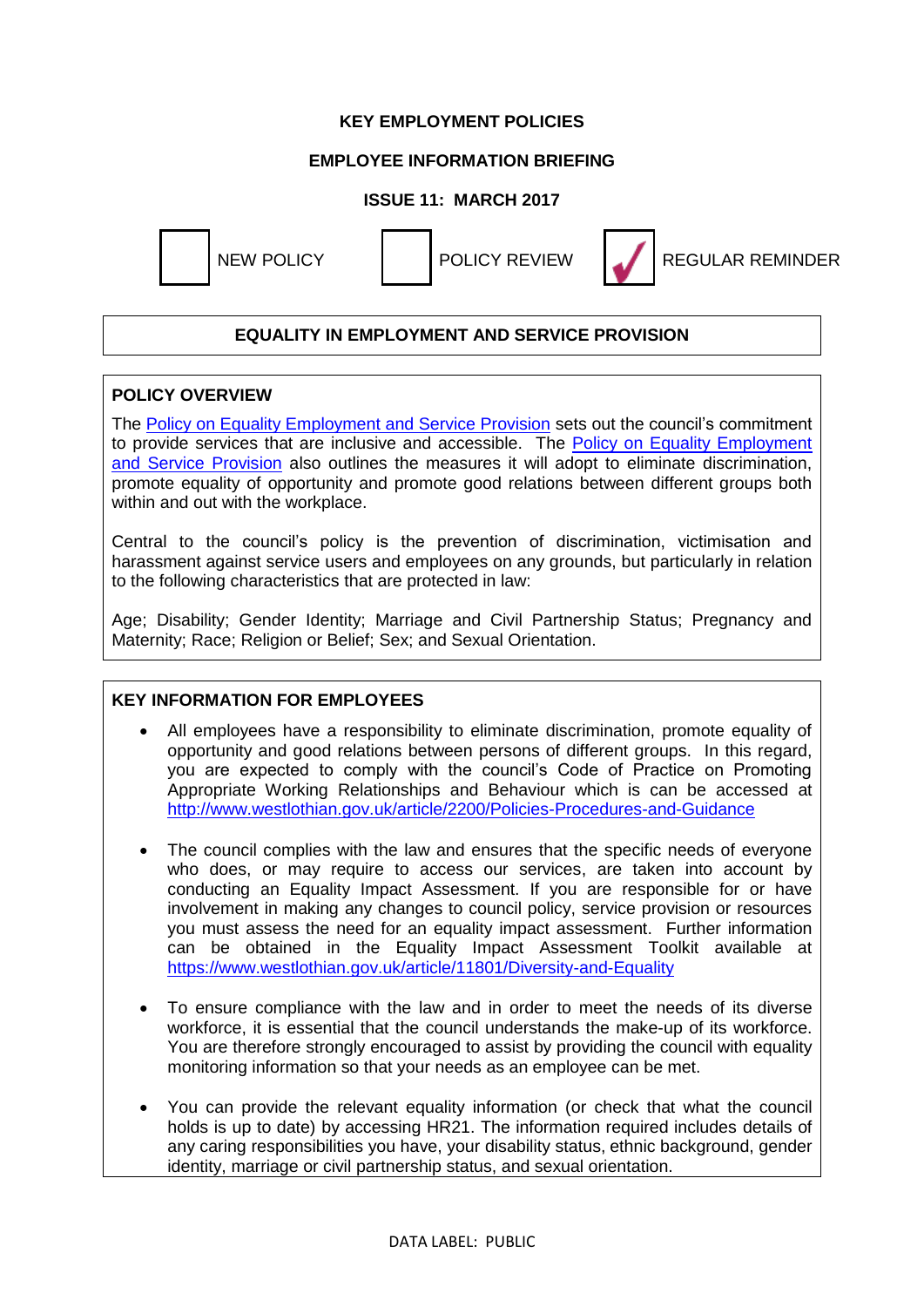- Information provided will be held in the strictest confidence and any reporting on the equality profile of the workforce will be done anonymously.
- Instructions for accessing HR21 and adding or amending your equality monitoring information are appended to this briefing.
- If you do not have access to HR21 your line manager will give you an Equality Monitoring Questionnaire which you can return to Human Resources in a preaddressed envelope.

#### **ROLL OUT ARRANGEMENTS**

- Services should ensure that records are kept of the date that employee briefings were conducted and the employees who attended. Those records may be subject to internal audit at any given time to ensure that council employment policies are being properly disseminated throughout services.
- Employees should be encouraged to read the full Policy on Equality in Employment and Service Provision available on Mytoolkit and accessible from work and home at: <http://www.westlothian.gov.uk/article/2200/Policies-Procedures-and-Guidance>

HR Policy and Advice March 2017